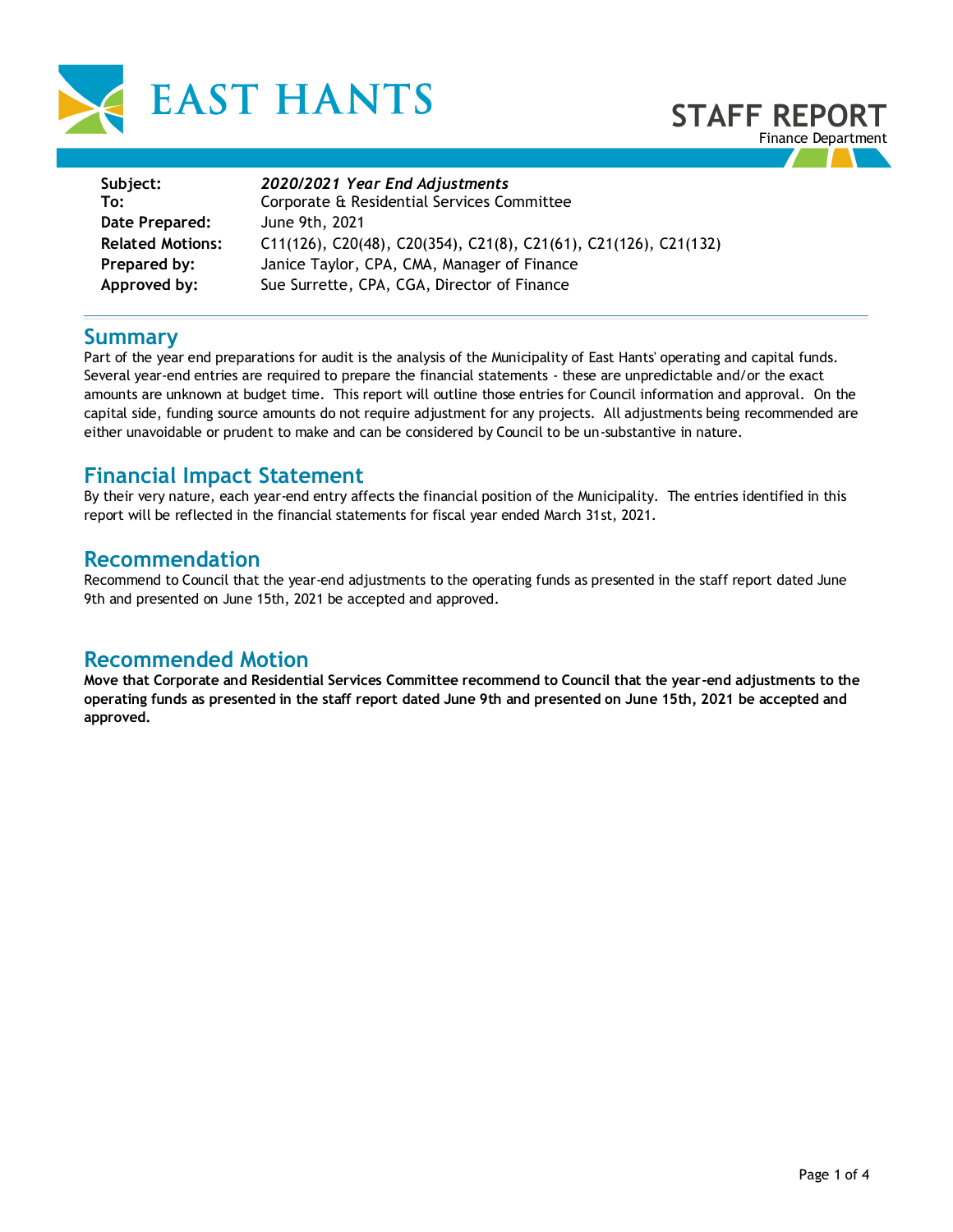# **Background**

The operating budget is passed with estimates on various expenses and revenues. By year-end, actuals become known and the entries required by the Public Sector Accounting Standards and by existing policies/motions of Council, are made by staff. This report does not include:

- those over-expenditures for which the CAO has authority by policy to approve;
- minor variances from budgeted revenues;
- over-expenditures will be posted to "What's New" for Councillors to review and year-end variances in revenue and expenditures are outlined in the Treasurer's Report (to be presented at July 2021 Executive Committee);
- operating expenditures or over-expenditures that were slated to come from reserves but that could be reasonably covered from operating surplus while keeping within the spirit of the approved budget;
- projects where monies were budgeted to come from reserves but where no money has been spent on the project.

Part of the year-end preparations for audit is the analysis of the Municipality of East Hants' capital fund. Finance staff analyse all capital purchases, compare them against approved budgets for amounts and sources of funding and reconcile the amounts with the budget document and related motions of Council.

## **Discussion**

#### OPERATING FUND

Staff have made the following year-end adjustments and entries:

DEED TRANSFER TAX ALLOCATION TO THE URBAN SERVICE RATE - The original 2020/2021 budget for deed transfer tax (DTT) revenue was \$1,350,000; the actual revenues were \$2,172,194 (difference of \$822,194). Based on Council motion C11(126), 40% of \$1M deed transfer or \$400,000 was eligible for transfer to the urban service rate this year. Staff recommend that the 2020/2021 surplus from deed transfer revenue be allocated as follows; \$275,000 be set aside to mitigate the risk of potential deed transfer tax shortfall in 2021/2022 as per budget discussion and \$545,000 to be transferred to fund the new RCMP model for future years.

PENSION EXPENSE - Council included a planned surplus in the pension expense in the 2020/2021 budget. These funds, along with any unspent health premiums, have been set aside in order to build a reserve to fund plan upgrades and pension payments required by legislation. These savings were offset by pension plan upgrades for retirees in 2020/2021, resulting in an amount of \$31,500 being funded from the pension reserve. An additional \$87,685 was used to pay the pension special payments as approved by Council for the 2019 Actuarial Review; this was budgeted at \$114,366 based on the 2018 Actuarial Review. The pension reserve balance at March 31<sup>st</sup> is \$999,651.

PENSION – Under the Public Sector Accounting Board Standards, the unamortized actuarial loss on the Municipality's pension plan must be recorded in the financial statements. This is a book entry with an offset on the balance sheet and therefore does not affect the municipal budget or amounts to be raised through taxation. The unamortized actuarial loss recorded for 2020/2021 is \$434,769.

LANDFILL CLOSURE/POST CLOSURE COSTS - This entry is a Public Sector Accounting Board Standard reporting requirement and is based on the estimate of closure/post closure costs related to the landfill site. The 2020/2021 entry required an increase in the liability of \$114. This entry is not typically included in the budget. These funds were transferred from the Landfill operating reserve to increase the Landfill Closure/Post Closure reserve and the balance remaining is \$182,480.

SICK LEAVE ACCRUAL - The tri-annual sick leave actuarial report for March  $31<sup>st</sup>$ , 2020 indicated that the Municipality should be accruing \$28,922 each year until the next valuation - at which time the liability required may be reduced or increased. Therefore, in 2020/2021 \$28,922 was expensed under the cost center HRGENERAL in the full-time wages general ledger account.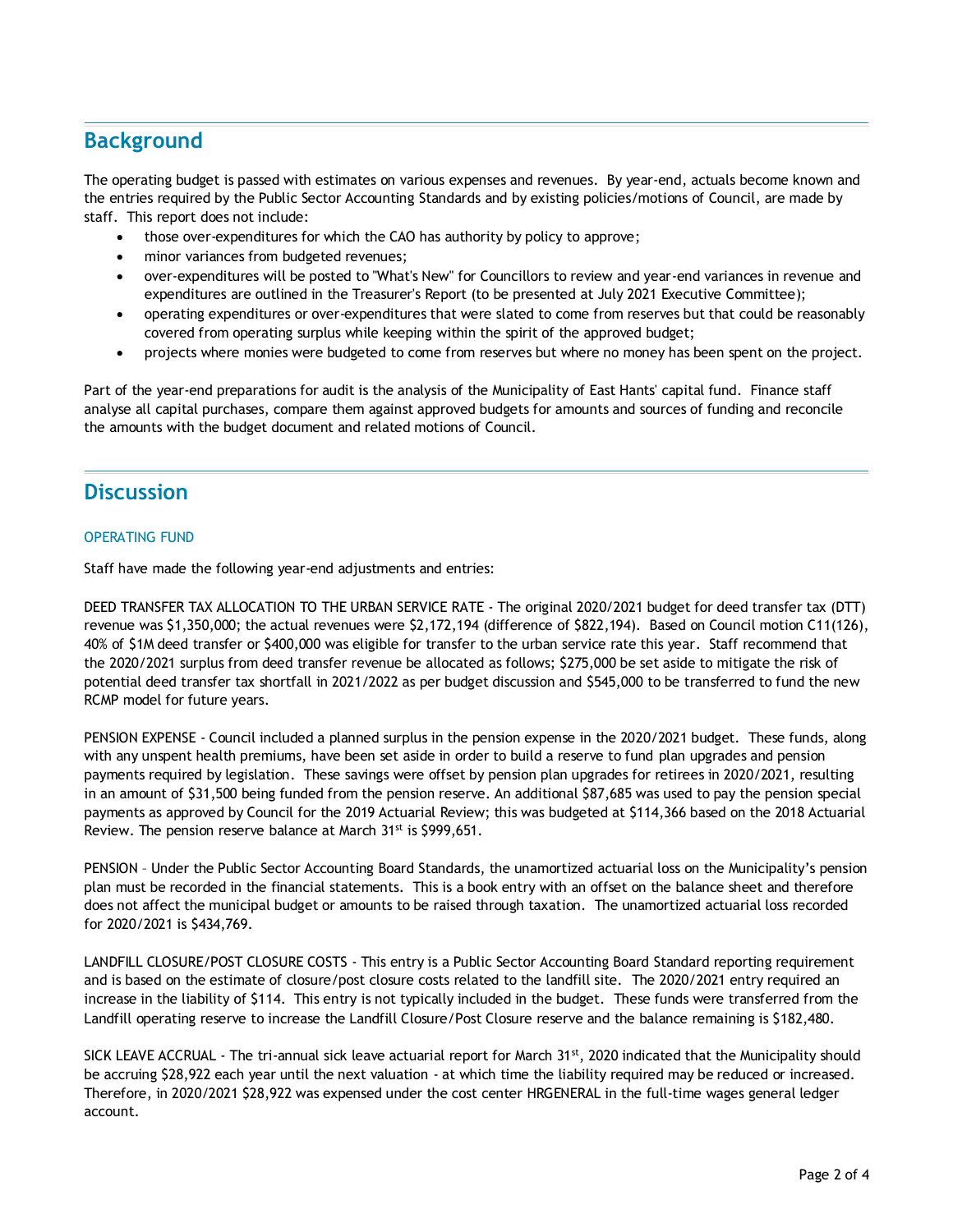RESERVES - Council has a practice of placing unspent budgets into a reserve for use in future years for the following expenses:

| <b>Expenses</b>                             | Amount   | <b>Reserve Balance</b> |
|---------------------------------------------|----------|------------------------|
| Professional Fees/Contracts - GTR           | \$92,717 | \$753,932              |
| Council FCM/NSFM Conferences and Dues - GTR | \$20,411 | \$30,948               |
| Snow Removal/Contracts - USR Sidewalks      | \$19,586 | \$264,603              |
| Contracts - USR Wastewater                  | \$35,376 | \$96,046               |

GRANTS – Each year Council's budget includes grants whose balances, if left unspent, will be transferred to reserve (and vice versa – if overspent, will be transferred in from reserves). The following are entries for 2020/2021 year:

| Grant                                         | Amount<br>(from)/to | <b>Reserve Balance</b> |
|-----------------------------------------------|---------------------|------------------------|
| Fire Emergency Grant                          | \$(12, 514)         | \$115,142              |
| <b>Walton Fire -RFCAF</b>                     | \$70,000            | \$74,281               |
| Fire Fighter Training                         | \$6,250             | \$61,684               |
| <b>Beautification</b>                         | \$1,675             | \$30,887               |
| <b>District Recreation Funds</b>              | \$27,567            | \$263,407              |
| District Recreation Special Fund - Mt Uniacke | \$25,438            | \$95,582               |
| Heritage Grant                                | \$4,650             | \$15,747               |
| <b>Tourism Grant</b>                          | \$12,952            | \$59,801               |

SHUBENACADIE WATER DEFICIT - Council passed a motion in March 2009 (motion C09(109)) to amalgamate the two water utilities; the accumulated deficit of the Shubenacadie Water Utility is to be recovered through an area rate charged to the Shubenacadie residents (this rate was reduced from 10 cents to 9 cents per \$100 of assessment in the 2020/2021 budget). In 2020/2021, a total of \$36,550 was transferred to the reserve as a repayment leaving the accumulated deficit at \$46,124.

SPORTSPLEX TRANSFER TO RESERVES - Commencing in 2015/2016, Council approved the stabilization of the Sportsplex Area rate at 3 cents per \$100 of assessment to establish a Sportsplex reserve. This reserve was established in 2015/2016 to be used for balloon payments on the debt, grants to the organization for major repairs and other purposes as determined by Council. In 2020/2021, \$302,690 was provided in grants to the East Hants Sportsplex as per motions C20(354) and C21(126) resulting in a deficit in the Sportsplex reserve of \$73,610.

WASTE MANAGEMENT FEE (WMF) – Commencing in 2015/2016, Council approved keeping the WMF rate at \$220 and transferring the surplus to reserves. The amount transferred in 2020/2021 to fund the future balloon payments in Waste Management is \$367,417 (budgeted to be \$179,979) with a balance in reserves of \$1,451,661. The additional amount transferred was primarily an increase in tipping fee, diversion, RRFB revenues and reduced solid waste administration costs.

SALARIES & BENEFITS – Council passed a motion C21(132) to fund a planner position for a two-year period in the amount of \$140,000 and additional payroll expenses that were omitted in the budget of \$20,147 (pension expense and payroll processing fees for 2021/2022) is required for a total of \$160,147. This amount has been transferred from the 2020/2021 general tax rate surplus and set aside in a special operating reserve.

RECREATION FACILITIES GRANTS – Council passed a motion C21(61) to fund recreation facilities up to \$50,000 for assisting the recreation facilities/community halls negatively impacted by COVID-19. This amount has been transferred from the 2020/2021 general tax rate surplus and set aside in a special operating reserve.

DEBT SAVINGS – In 2020/2021 there were savings in debt related to the LEMC building of \$49,987 and the Uniacke Business Park of \$49,763. These amounts have been transferred from the 2020/2021 general tax rate surplus and transferred to the related reserve.